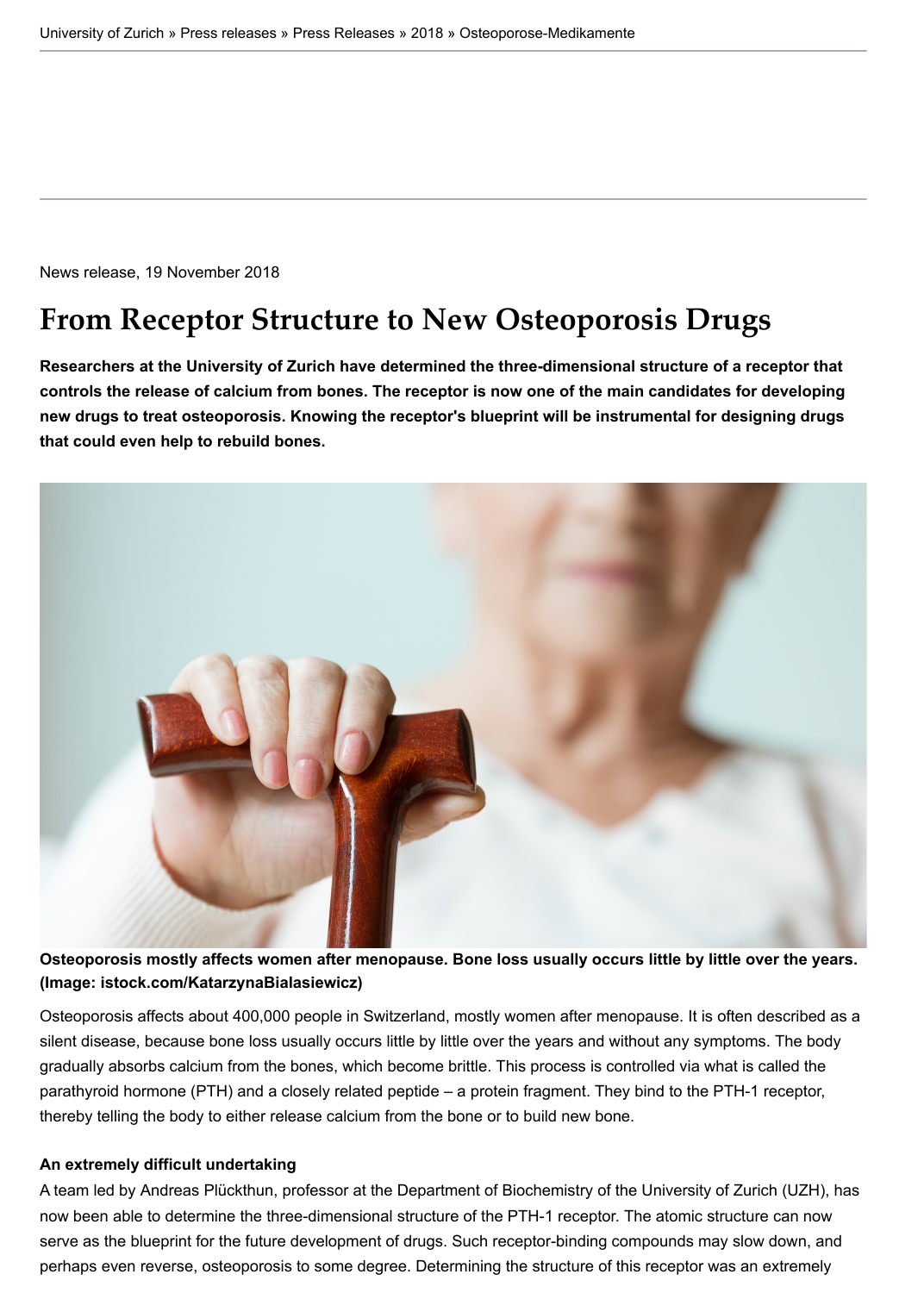a lock, and the peptides are the keys that turn it," describes Plückthun. "Having the atomic 3D blueprint on a computer screen gives us an unprecedented level of insight into how the lock actually works."

#### **Understanding a whole class of receptors**

The PTH-1 receptor is a member of the family of G protein-coupled receptors. In particular, these include rece that bind to other hormones, such as the ones involved in controlling diabetes. The work by the UZH scientists also sheds light on how the whole family of receptors works, as the PTH-1 receptor was examined at the highe of detail for any of these receptors so far. This has enabled the scientists to describe similarities as well as diff to other class B receptors. "Having the blueprint of the lock doesn't give us a key yet, but now it's possible to b one," says Andreas Plückthun.

#### **Literature:**

Janosch Ehrenmann, Jendrik Schöppe, Christoph Klenk, Mathieu Rappas, Lutz Kummer, Andrew S. Doré, An Plückthun. High-resolution crystal structure of parathyroid hormone 1 receptor in complex with a peptide agon Nature Structural and Molecular Biology, November 19, 2018. DOI: 10.1038/s41594-018-0151-4

# **Funding**

The team led by Andreas Plückthun at the Department of Biochemistry of the University of Zurich was funded Swiss National Science Foundation, and Christoph Klenk was supported by fellowships from the German Academy of Science (Leopoldina) and the European Union. The study also involved researchers from the British compa Heptares and Heptares Therapeutics Zurich, which grew out of a UZH spin-off co-founded by Andreas Plückth

### **Contact**

Prof. Andreas Plückthun, PhD Department of Biochemistry University of Zurich Phone: +41 44 635 55 70 E-Mail

**Download**